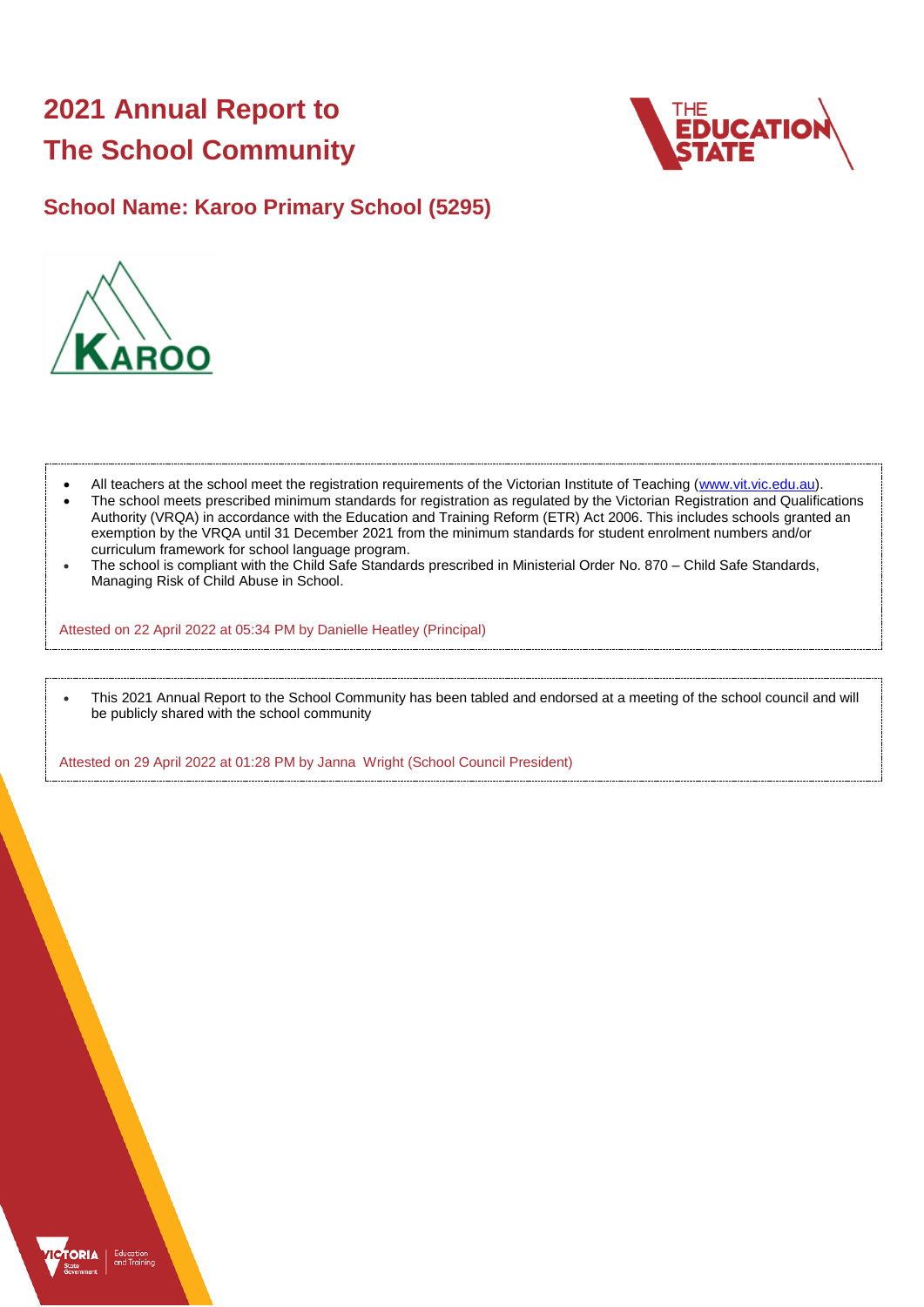

## How to read the Annual Report

## What does the *'About Our School'* commentary section of this report refer to?

The 'About our school' commentary provides a brief background on the school, an outline of the school's performance over the year and future directions.

The 'School Context' describes the school's vision, values and purpose. Details include the school's geographic location, size and structure, social characteristics, enrolment characteristics and special programs.

The 'Framework for Improving Student Outcomes (FISO)' section includes the improvement initiatives the school has selected and the progress they have made towards achieving them through the implementation of their School Strategic Plan and Annual Implementation Plan.

### What does the *'Performance Summary'* section of this report refer to?

The Performance Summary includes the following:

#### **School Profile**

- student enrolment information
- the school's 'Student Family Occupation and Education' category
- a summary of parent responses in the Parent Opinion Survey, shown against the statewide average for Primary schools
- school staff responses in the area of School Climate in the School Staff Survey, shown against the statewide average for Primary schools

#### **Achievement**

- English and Mathematics for Teacher Judgements against the curriculum
- English and Mathematics for National Literacy and Numeracy tests (NAPLAN).

#### **Engagement**

Student attendance at school

#### **Wellbeing**

Student responses to two areas in the Student Attitudes to School Survey:

- Sense of Connectedness
- Management of Bullying

Results are displayed for the latest year and the average of the last four years (where available). As NAPLAN tests were not conducted in 2020, the NAPLAN 4-year average is the average of 2018, 2019 and 2021 data in the 2021 Performance Summary.

## Considering COVID-19 when interpreting the Performance Summary

The Victorian community's experience of COVID-19, including remote and flexible learning, had a significant impact on normal school operations in 2020 and 2021. This impacted the conduct of assessments and surveys. Readers should be aware of this when interpreting the Performance Summary.

For example, in 2020 and 2021 school-based surveys ran under changed circumstances, and NAPLAN was not conducted in 2020. Absence and attendance data during this period may have been influenced by local processes and procedures adopted in response to remote and flexible learning.

Schools should keep this in mind when using this data for planning and evaluation purposes.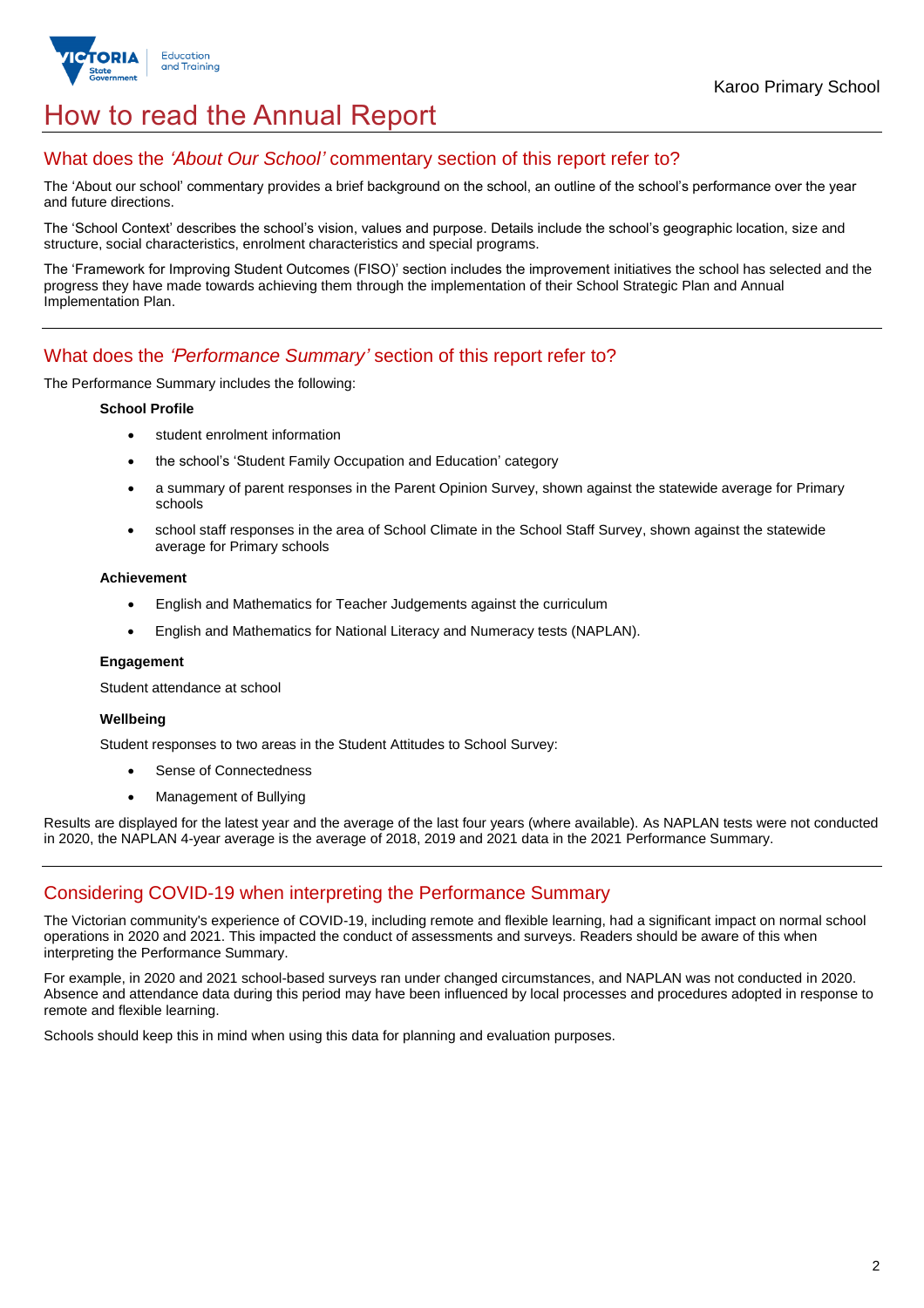

## How to read the Annual Report (continued)

### What do *'Similar Schools'* refer to?

Similar Schools are a group of Victorian government schools with similar characteristics to the school.

This grouping of schools has been created by comparing each school's socio-economic background of students, the number of non-English speaking students and the school's size and location.

## What does *'NDP'* or '*NDA*' mean?

'NDP' refers to no data being published for privacy reasons or where there are insufficient underlying data. For example, very low numbers of participants or characteristics that may lead to identification will result in an 'NDP' label.

'NDA' refers to no data being available. Some schools have no data for particular measures due to low enrolments. There may be no students enrolled in some year levels, so school comparisons are not possible.

Note that new schools only have the latest year of data and no comparative data from previous years. The Department also recognises unique circumstances in Specialist, Select Entry, English Language, Community Schools and schools that changed school type recently, where school-to-school comparisons are not appropriate.

## What is the *'Victorian Curriculum'*?

The Victorian Curriculum F–10 sets out what every student should learn during his or her first eleven years of schooling. The curriculum is the common set of knowledge and skills required by students for life-long learning, social development and active and informed citizenship.

The Victorian Curriculum is assessed through teacher judgements of student achievement based on classroom learning.

The curriculum has been developed to ensure that school subjects and their achievement standards enable continuous learning for all students, including students with disabilities.

The 'Towards Foundation Level Victorian Curriculum' is integrated directly into the curriculum and is referred to as 'Levels A to D'.

'Levels A to D' may be used for students with disabilities or students who may have additional learning needs. These levels are not associated with any set age or year level that links chronological age to cognitive progress (i.e., there is no age expected standard of achievement for 'Levels A to D').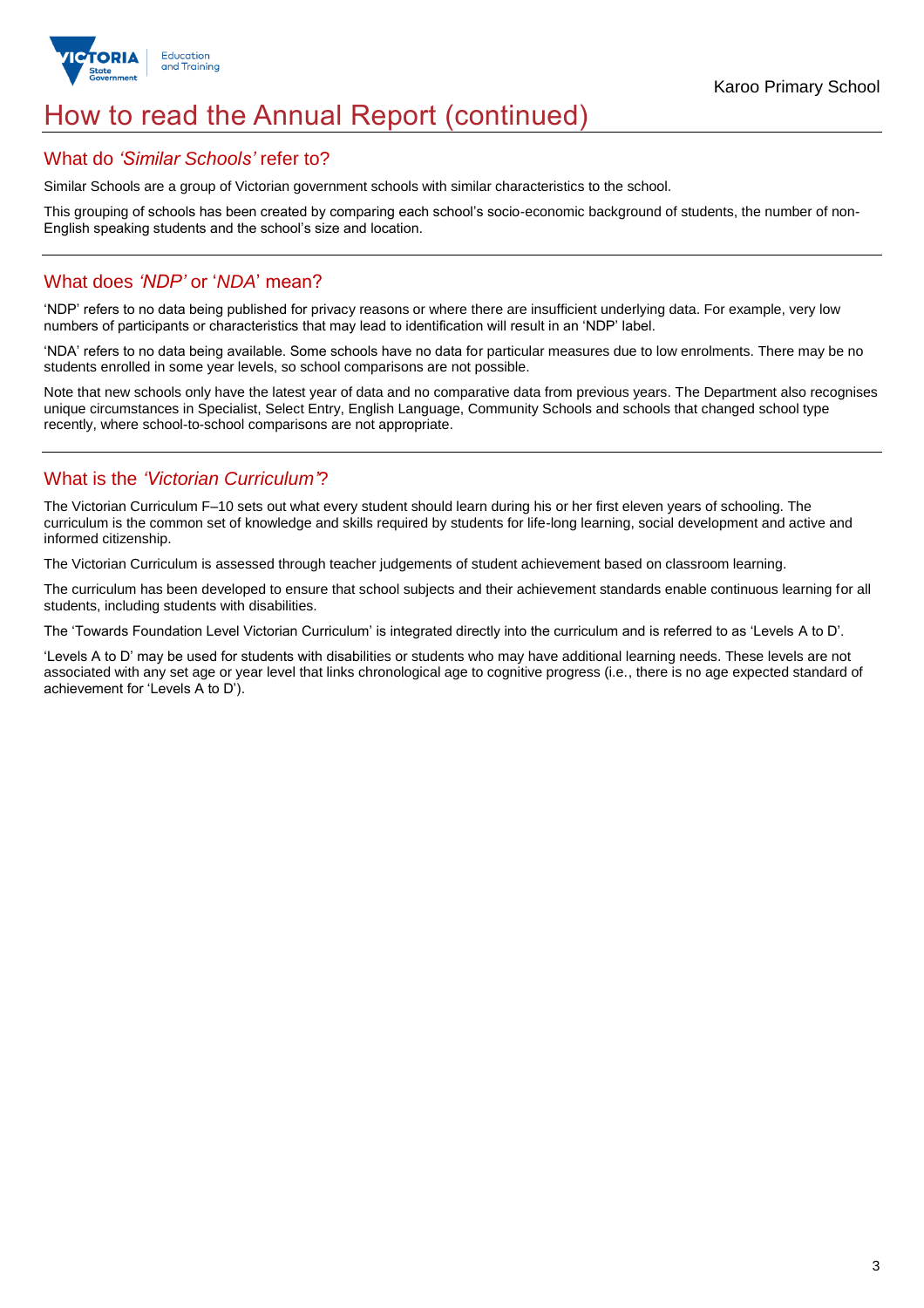

## **About Our School**

## School context

Karoo Primary School continues to be committed to providing a safe, supportive and inclusive learning environment for our students. We ensure all students are supported and challenged to do their best, to strive to improve and to be proud of their achievements. Successes, improvements and personal bests are acknowledge and celebrated. Our school provides a welcoming, friendly and caring learning environment where individuals are encouraged and supported to live by the Karoo Values. To support the development of the 'whole child' the school is working with our students to assist them to gain a greater understanding of empowerment- that is to learn and achieve through high quality teaching practice. We are working towards developing a greater understanding of Student Voice and Agency, it is not just listening to students, we provide opportunities to engage in decisions in their learning to enhance their agency.

Karoo Primary School was established in 1992 and is located in a residential estate in Rowville, 35 kilometers east of Melbourne. The school is part of the Knox Network of Schools in the North Eastern Victoria Region. The school's Student Family Occupation and Education (SFOE) is currently 0.2118. The student population in 2021 was 496.6 students, Our community comprises of culturally diverse family backgrounds with approximately 12% of our student population having a language background other than English. In 2021, Karoo Primary School had 38.3 members of staff, comprising of 2 Principal class, 2 learning specialists, 23.2 FTE teaching staff (classroom and specialists) and 11.1 support staff, including administration and classroom support. The Two Learning Specialists (one dedicated to English and one to Mathematics) were released from their classroom teaching duties one day a week. During this time they worked closely with teaching staff and had opportunities to receive support from DSSI (Differentiated School Support Initiative). During Remote Learning the Learning Specialists provided Professional Learning via Webex and also supported staff and teams as required.

The school undertook a successful external whole school review in Term 1. This was delayed from 2020 due to Covid. A new four year strategic plan was created and then the Annual Implementation Plan was written from that. The review affirmed our need to revisit our vision and values that underpin our school drivers. Karoo Primary School was highlighted as having a number of evidence based, high quality teaching and learning practices in place. It was noted that leadership are committed to the continual improvement of student outcomes. All policy documentation and processes were upheld as exemplary practice.

The teaching and learning programs developed during Remote Learning were built on from the first year of remote and we were highly regarded and supported by our school community. Teaching staff prepared a weekly timetable which included whole Class Meets, small group focused teaching and the availability for individual support as required. Education Support staff contacted PSD (Program for Students with Disabilities) regularly as well as other students identified as requiring additional support. Onsite learning was available during Remote Learning, Casual Relief staff were employed, this ensured our teaching staff were available on a daily basis for their class or curriculum area. Communication with the school community was a feature of our school's commitment to supporting students to learn at home.

On return to onsite learning the students participated in Physical Education (and additional Sport for Years 3-6). Visual and Performing Arts and Science for students in Years 3- 6 students.

Our Support staff 11.1 included Administrative staff (including managing First Aid) and Education Support Staff who primarily assisted 10 PSD students. The SFOE (School Family Occupation and Education) was 0.2118, placing the school in the low level. 12% of our students had English as an additional language (EAL) with students mainly from China, India and Vietnam. 0 % Aboriginal and Torres Strait Islander (ATSI) background and 0.60% living in Out of Home Care. The number of Equity Funded students has been reducing over recent years and is now represented by 32% of our students.

Framework for Improving Student Outcomes (FISO)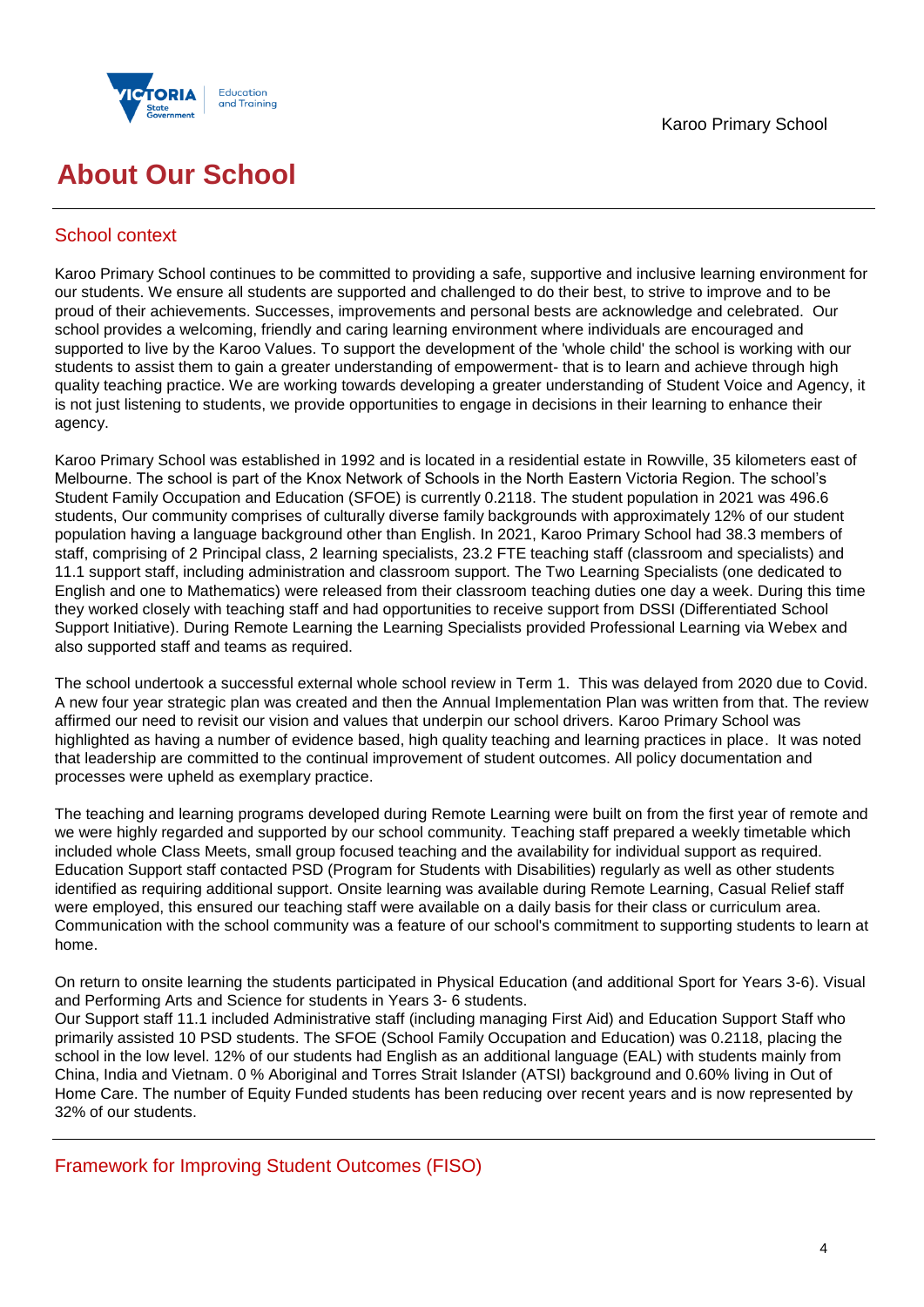

2021 System Wide Priorities FISO elements: Building Practice Excellence, Positive Climate for Learning & Community Engagement in Learning

Learning Catch Up & Extension Priority - Build teacher capability to deliver targeted student support in literacy and numeracy.

Our strong focus around the Tutor Learning Initiative in Semester 1 meant that many outcomes and milestones were achieved. This included the efficient use of student learning data to identify students requiring support and to target teaching accordingly to their point of need. Using our PLC approach, it was identified that targeted, explicit teaching practice positively impacted on student outcomes. These evidence based processes will again be utilised in 2022.

Happy, Active and Healthy Kids Priority - Establish a whole school approach to social emotional learning and engagement through the Respectful Relationships initiative and increased Student Voice and Agency. This will enhance student engagement and enrich their participation in classroom, school and community.

Connected Schools Priority -Strengthen and embed the school-wide approach to communication and engagement with parents, incorporating the new ways in which the school connected during remote and flexible learning. of our traditional whole school events that unite us a community were unable to take place due to the continued lockdowns. We endeavored to maintain and where possible build community connections.

FISO element: Building Practice Excellence Key Improvement Strategy: Staff engaged in onsite curriculum team meetings, learning walks and talks and professional learning regarding our instructional model across all curriculum areas.

### Achievement

The Karoo school community works collaboratively to acknowledge, discuss and celebrate student achievements. We have high expectations of all learners. The establishment of Professional Learning Communities Inquiry cycles, has enabled consistent practices to be established. Data is evaluated, discussed and used during Collaborative planning sessions to inform teaching and learning. Staff were able to use the data to cater for online learning, parents/carers delivering the curriculum and differentiation of learning tasks. A agreed practice document that was created in 2020 was build upon, to ensure consistencies within teaching teams and across the school. This continued to be monitored and evaluated during Remote Learning. Principal Class worked with leaders to develop a consistent and collaborative meeting schedule with allocated time for Collaborative planning opportunities for all teams. This contributed to consistency of planning and delivery of the curriculum and assessment, all necessary and relevant to improving student learning.

Throughout the year, both onsite and during Remote Learning we continued to develop consist practices for teaching, documentation and delivery of the curriculum.

Teachers used a range of formative assessments to plan, differentiate and deliver the curriculum remotely in Term 3. Students who were identified as requiring additional support were catered for through Individual Education Plans (IEP's), differentiated learning tasks, online small groups and in school focused teaching groups. Upon returning to onsite learning, the areas of English and Mathematics were our key areas of focus for the TLI program. Students had enhanced learning opportunities to develop their Reading skills. This work provided us with the preparation opportunities for the Tutor Learning Initiative to be implemented in 2022.

To further develop Data Literacy, three staff in Foundation to Year 2 participated in the Literacy Data and Assessment (LDAP) program where the Reading and Writing Assessment Schedules were evaluated and modified. Their focus was to evaluate the Karoo Assessment Schedule (which a focus on F-2) and build teacher data literacy, which will impact on differentiation and improve student learning.

## Engagement

Karoo continued to maintain student engagement to a high level, this is due to the strong commitment of teaching staff who are dedicated to ensuring students are supported in all areas including wellbeing, emotional, social and academic learning. The student absence data in 2021, highlighted a decrease in the absence days from 2020 to an 'average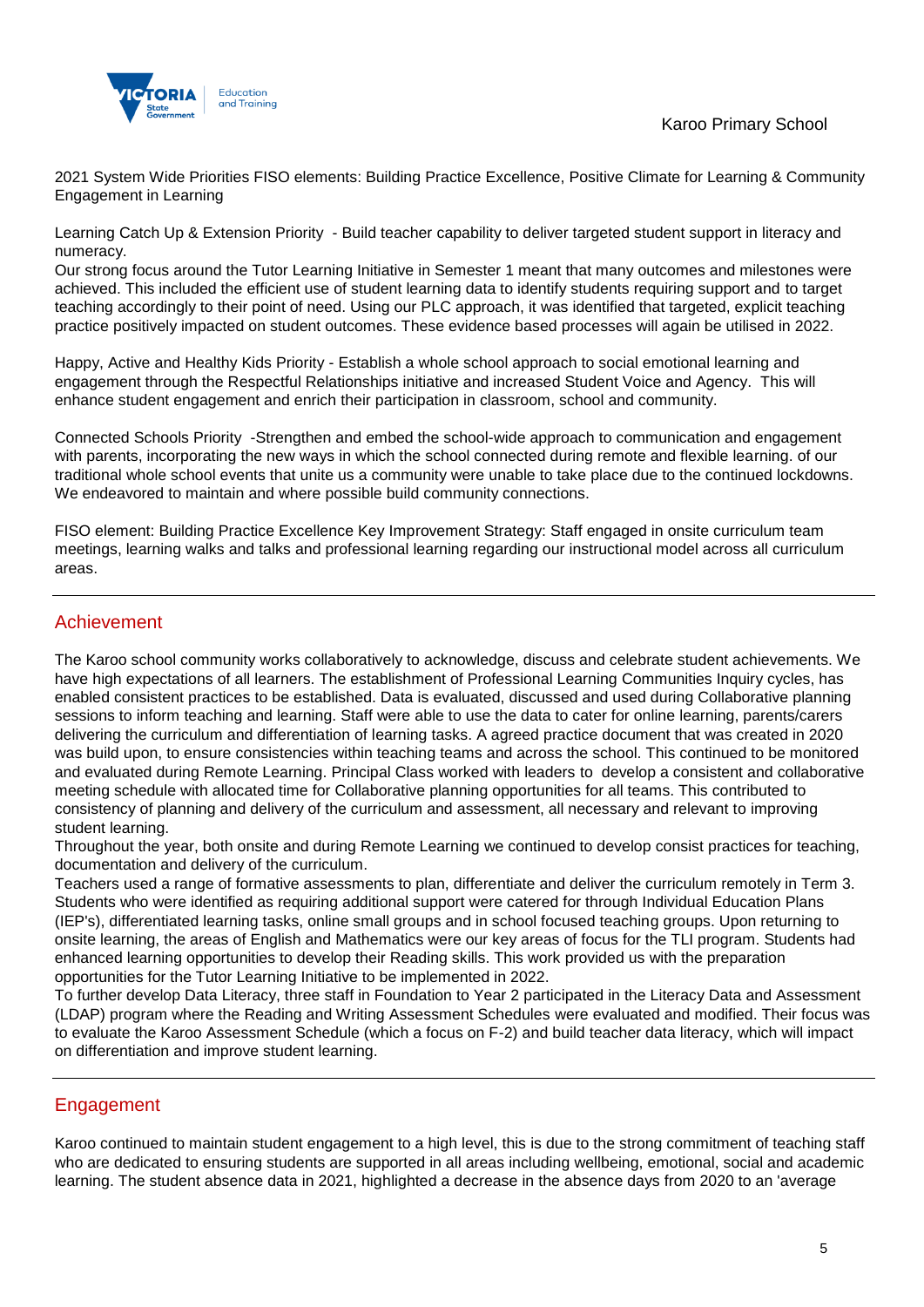

number of absences at 11 days' in 2021.

In 2021, 61% of students were absent for 0.5-9.5 days year and 6% for more than 30 days. Through close monitoring, use of Compass and parent self generated text alerts, all student absences are regularly reviewed to establish trends or patterns. Staff continued to contact parents in response to consistent absences, as well as absences of 3 consecutive days. These were closely monitored by teachers and leadership with additional support provided where necessary.

During Remote Learning, daily check in Google Meets and forms were used to track attendance and student wellbeing. All students were contacted by their class teacher and/or a specialist or educational support staff whilst learning at home, to maintain connections and monitor wellbeing. 'Wellbeing Wednesday' was implemented after consultation with staff, parents and students which enabled students time to engage with the specialist program, complete Karoo challenges and send time with their peers. Despite the challenges of the year Karoo continued to develop students who were self- motivated and confident learners.

## **Wellbeing**

A Whole School commitment to Student Wellbeing continues to be a strong focus for our students and staff. Staff develop agreed meeting norms and expectations to ensure protocols and procedures during meetings are adhered to. This fosters an environment of trust, respect and collaboration. During Remote learning, meetings were more frequent due to staff requiring time to collaborate. A meeting schedule was devised that balanced daily online teaching, planning and preparation. With Wednesdays being set aside for Professional Learning and Collaborative planning, staff had the opportunity to work together which supported their wellbeing.

We support and encourage our students to take responsibility for their wellbeing. At recess and lunch breaks students are encouraged to seek support from school leadership (Principal Class) if they have a concern in the yard. By providing opportunities to raise concerns at the point of need we able to manage situations in a timely manner. Importantly we record student behavioural, social and emotional concerns on COMPASS. We actively follow whole school procedures and importantly ensure parents are contacted promptly when required. Consistent documentation of events, incidents and reports allows us to track student behaviour and then determine the necessary and relevant steps to take to support the child. Students are given time to discuss concerns with peers using the Restorative process and steps are taken for a resolution.

Staff regularly share student updates in email and on Compass so that all members of staff are aware and work towards a whole school responsibility for our students.

The school employs a Wellbeing Officer, funded one day a week through the Chaplaincy Program and the second day through School Council funding. The program works on a needs basis, successful activities include Friendship clubs and student accessibility to the Officer at recess and lunchtimes. Kids Hope Program at Karoo supports approximately 6 students are supported through this program on a weekly basis, the school-based mentoring program for children experiencing vulnerability supported students in Term 4.

### Finance performance and position

In 2021 Karoo Primary School continued to operate effectively within the Student Resource Package provided by DET, unfortunately in 2021 we were unable to supplement our budgets with locally raised funds to the extent we had planned. The Finance subcommittee through online meetings ensured that financial governance required by School Council and DET are in place and that sound financial practices are in place. The Fundraising subcommittee gained school community support in Term 4 and a successful raffle raised funds and importantly provided a great opportunity for community involvement.

School Council employees during the year were limited, we had minimal staff employed for our Out of Hours School Care, only urgent building works and maintenance were completed as required. Improvements to the school grounds will be used in 2022, we are fortunate to have a strong and supportive school community who are keen to improve school gardens and grounds at working bees in 2022.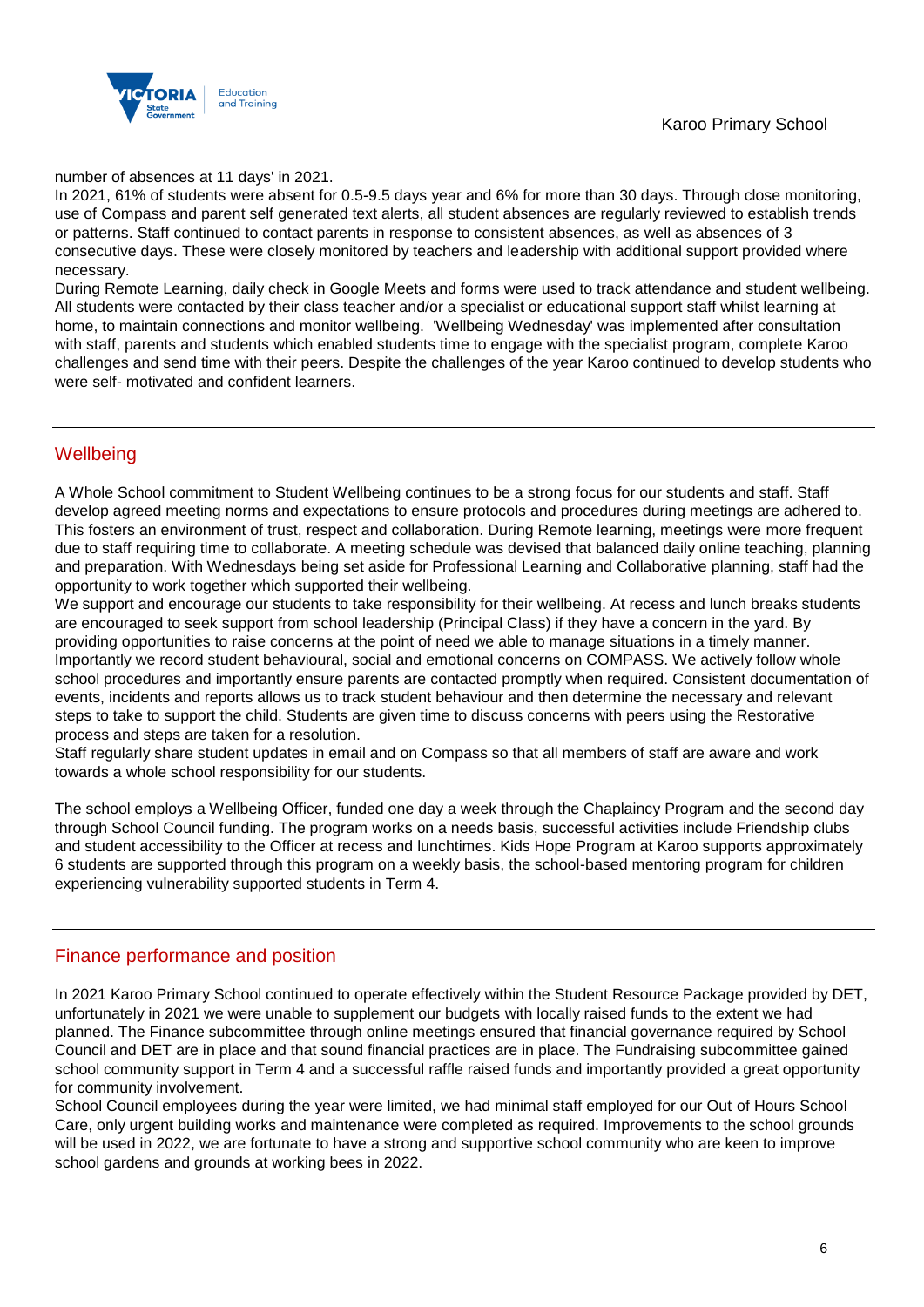

## **For more detailed information regarding our school please visit our website at <https://karoops.vic.edu.au/>**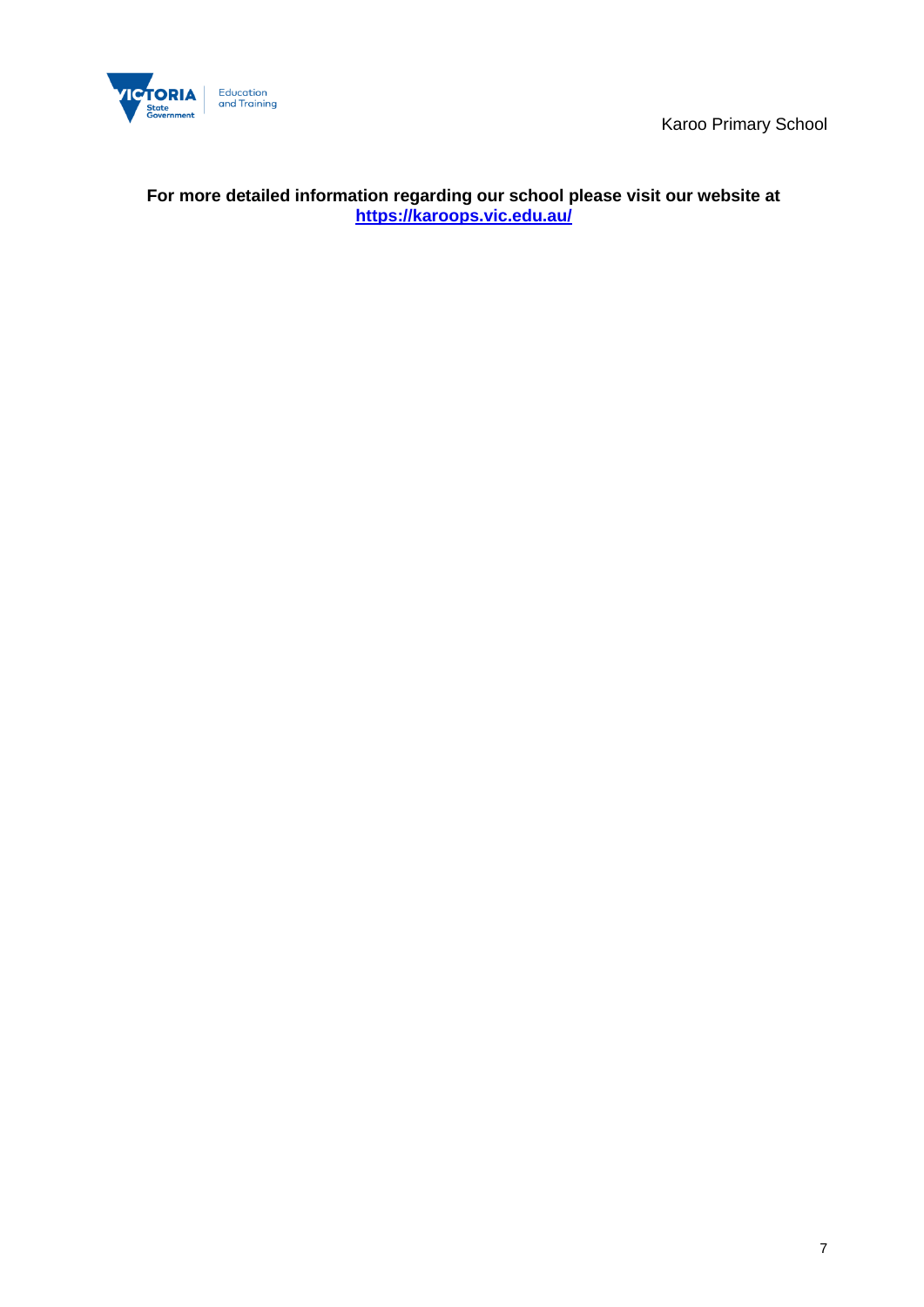

# **Performance Summary**

The Performance Summary for government schools provides an overview of how this school is contributing to the objectives of the Education State and how it compares to other Victorian government schools.

All schools work in partnership with their school community to improve outcomes for children and young people. Sharing this information with parents and the wider school community helps to support community engagement in student learning, a key priority of the Framework for Improving Student Outcomes.

Refer to the 'How to read the Annual Report' section for help on how to interpret this report.

## SCHOOL PROFILE

#### **Enrolment Profile**

A total of 498 students were enrolled at this school in 2021, 248 female and 250 male.

11 percent of students had English as an additional language and 0 percent were Aboriginal or Torres Strait Islander.

#### **Overall Socio-Economic Profile**

The overall school's socio-economic profile is based on the school's Student Family Occupation and Education index (SFOE).

SFOE is a measure of socio-educational disadvantage of a school, based on educational and employment characteristics of the parents/carers of students enrolled at the school. Possible SFOE band values are: Low, Low-Medium, Medium and High. A 'Low' band represents a low level of socio-educational disadvantage, a 'High' band represents a high level of socio-educational disadvantage.

This school's SFOE band value is: Low

#### **Parent Satisfaction Summary**

The percent endorsement by parents on their school satisfaction level, as reported in the annual Parent Opinion Survey.

Percent endorsement indicates the percent of positive responses (agree or strongly agree) from parents who responded to the survey.



#### **School Staff Survey**

The percent endorsement by staff on School Climate, as reported in the annual School Staff Survey.

Percent endorsement indicates the percent of positive responses (agree or strongly agree) from staff who responded to the survey. Data is suppressed for schools with three or less respondents to the survey for confidentiality reasons.

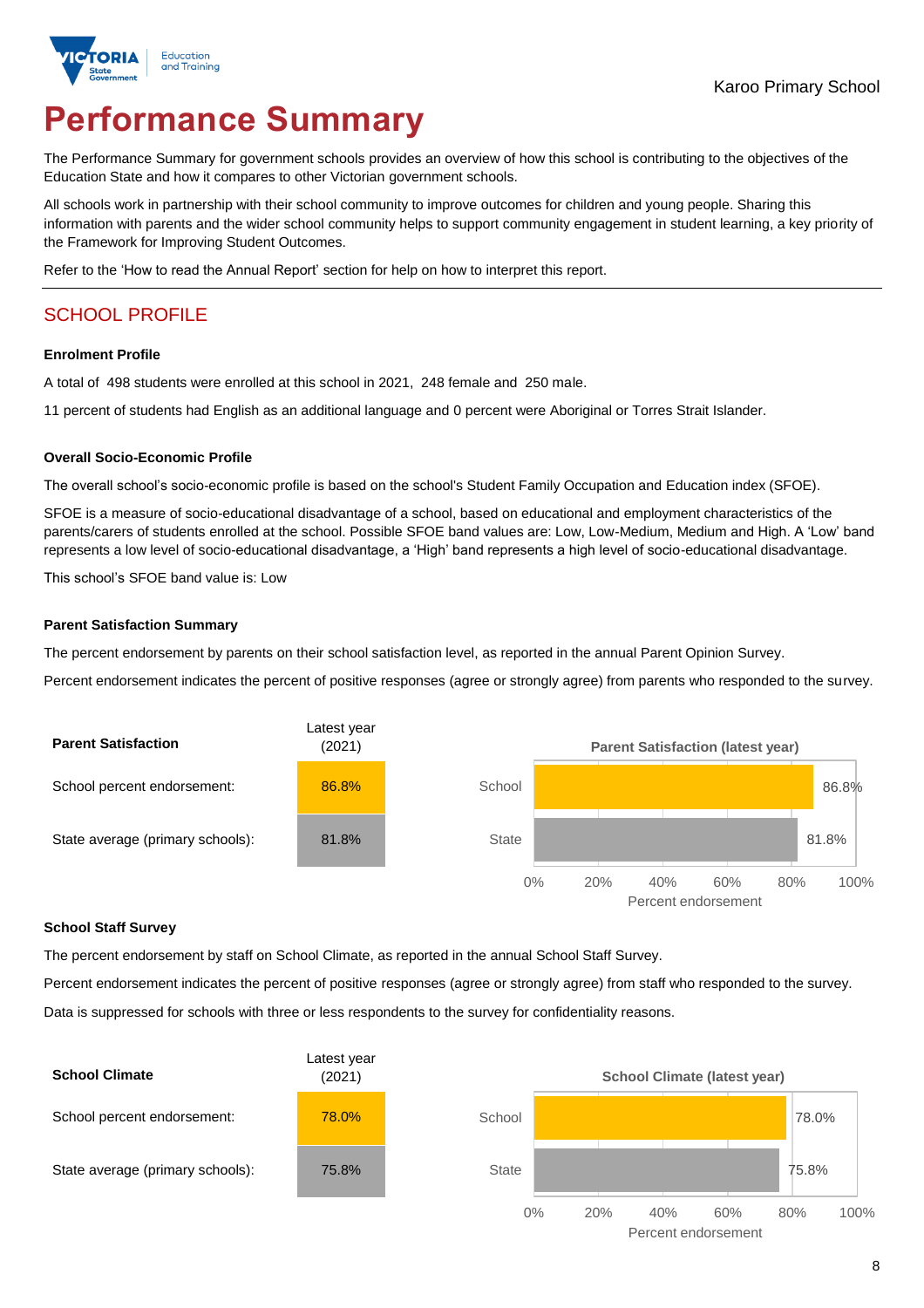

## ACHIEVEMENT

*Key: 'Similar Schools' are a group of Victorian government schools that are like this school, taking into account the school's socioeconomic background of students, the number of non-English speaking students and the size and location of the school.*

#### **Teacher Judgement of student achievement**

Percentage of students working at or above age expected standards in English and Mathematics.





| <b>Mathematics</b><br>Years Prep to 6                             | Latest year<br>(2021) |
|-------------------------------------------------------------------|-----------------------|
| School percent of students at or above age<br>expected standards: | 93.1%                 |
| Similar Schools average:                                          | 92.1%                 |
| State average:                                                    | 84.9%                 |

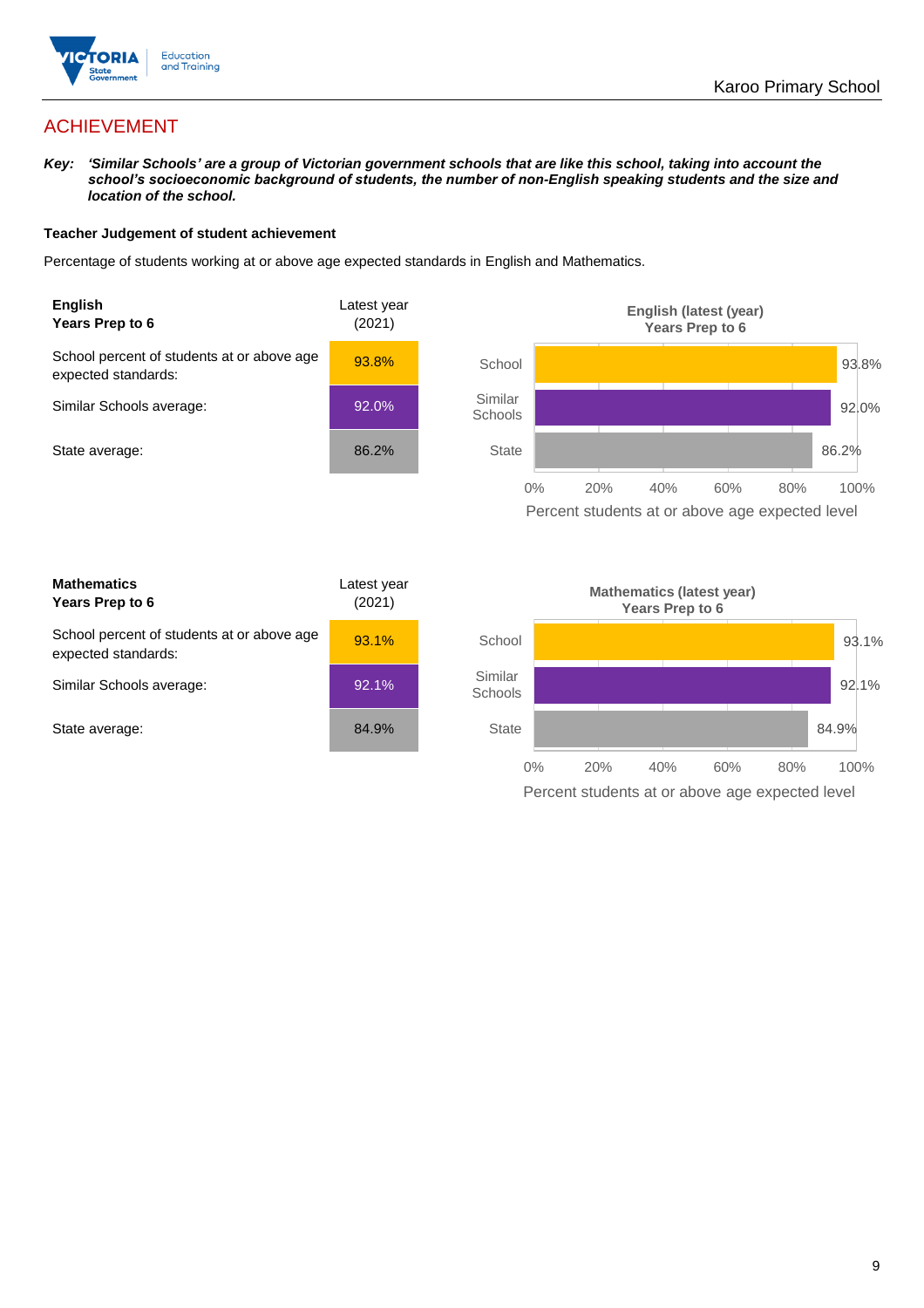

## ACHIEVEMENT (continued)

*Key: 'Similar Schools' are a group of Victorian government schools that are like this school, taking into account the school's socioeconomic background of students, the number of non-English speaking students and the size and location of the school.*

#### **NAPLAN**

Percentage of students in the top three bands of testing in NAPLAN.

Note: NAPLAN tests were not conducted in 2020, hence the 4-year average is the average of 2018, 2019 and 2021 data.

| <b>Reading</b><br>Year <sub>3</sub>               | Latest year<br>(2021) | $4$ -year<br>average |                    | <b>NAPLAN Reading (latest year)</b><br>Year <sub>3</sub>           |       |
|---------------------------------------------------|-----------------------|----------------------|--------------------|--------------------------------------------------------------------|-------|
| School percent of students in<br>top three bands: | 80.2%                 | 83.3%                | School             | 80.2%                                                              |       |
| Similar Schools average:                          | 86.3%                 | 85.4%                | Similar<br>Schools |                                                                    | 86.3% |
| State average:                                    | 76.9%                 | 76.5%                | <b>State</b>       | 76.9%                                                              |       |
|                                                   |                       |                      | $0\%$              | 20%<br>40%<br>60%<br>80%<br>Percent of students in top three bands | 100%  |
| <b>Reading</b><br>Year 5                          | Latest year<br>(2021) | 4-year<br>average    |                    | <b>NAPLAN Reading (latest year)</b><br>Year 5                      |       |
| School percent of students in<br>top three bands: | 72.6%                 | 75.5%                | School             | 72.6%                                                              |       |
| Similar Schools average:                          | 80.5%                 | 77.9%                | Similar<br>Schools | 80.5%                                                              |       |
| State average:                                    | 70.4%                 | 67.7%                | <b>State</b>       | 70.4%                                                              |       |
|                                                   |                       |                      | $0\%$              | 20%<br>40%<br>60%<br>80%<br>Percent of students in top three bands | 100%  |
| <b>Numeracy</b><br>Year <sub>3</sub>              | Latest year<br>(2021) | 4-year<br>average    |                    | <b>NAPLAN Numeracy (latest year)</b><br>Year <sub>3</sub>          |       |
| School percent of students in<br>top three bands: | 81.5%                 | 81.3%                | School             | 81.5%                                                              |       |
| Similar Schools average:                          | 78.5%                 | 80.1%                | Similar<br>Schools | 78.5%                                                              |       |
| State average:                                    | 67.6%                 | 69.1%                | <b>State</b>       | 67.6%                                                              |       |
|                                                   |                       |                      | $0\%$              | 20%<br>40%<br>60%<br>80%<br>Percent of students in top three bands | 100%  |
| <b>Numeracy</b><br>Year 5                         | Latest year<br>(2021) | 4-year<br>average    |                    | <b>NAPLAN Numeracy (latest year)</b><br>Year 5                     |       |
| School percent of students in<br>top three bands: | 72.6%                 | 72.0%                | School             | 72.6%                                                              |       |
| Similar Schools average:                          | 73.1%                 | 70.9%                | Similar<br>Schools | 73.1%                                                              |       |
| State average:                                    | 61.6%                 | 60.0%                | <b>State</b>       | 61.6%                                                              |       |
|                                                   |                       |                      | $0\%$              | 40%<br>20%<br>60%<br>80%                                           | 100%  |

Percent of students in top three bands

10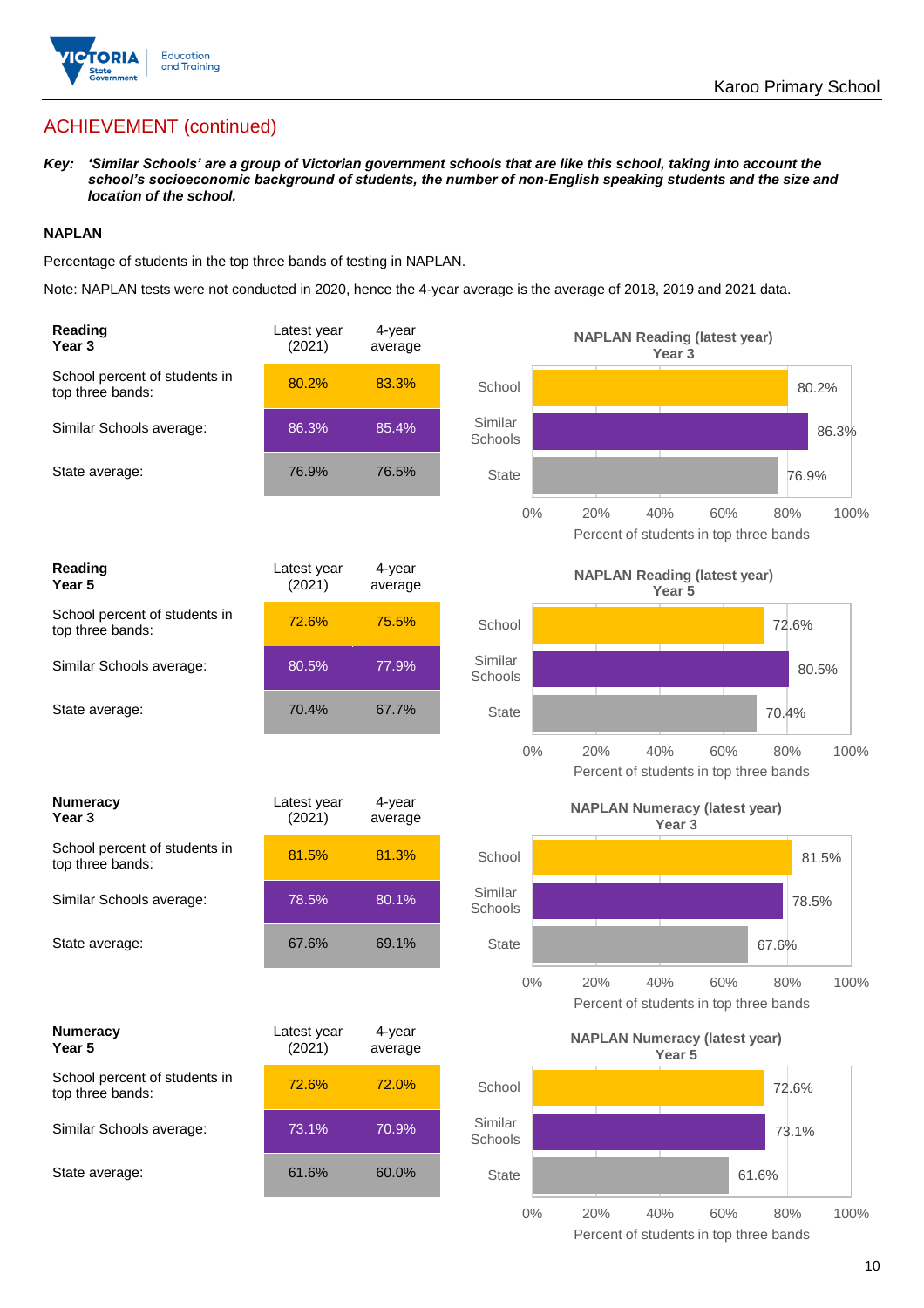

## ACHIEVEMENT (continued)

#### **NAPLAN Learning Gain**

NAPLAN learning gain is determined by comparing a student's current year result relative to the results of all 'similar' Victorian students (i.e., students in all sectors in the same year level who had the same score two years prior). If the current year result is in the top 25 percent, their gain level is categorised as 'High'; middle 50 percent is 'Medium'; bottom 25 percent is 'Low'.

#### **Learning Gain Year 3 (2019) to Year 5 (2021)**

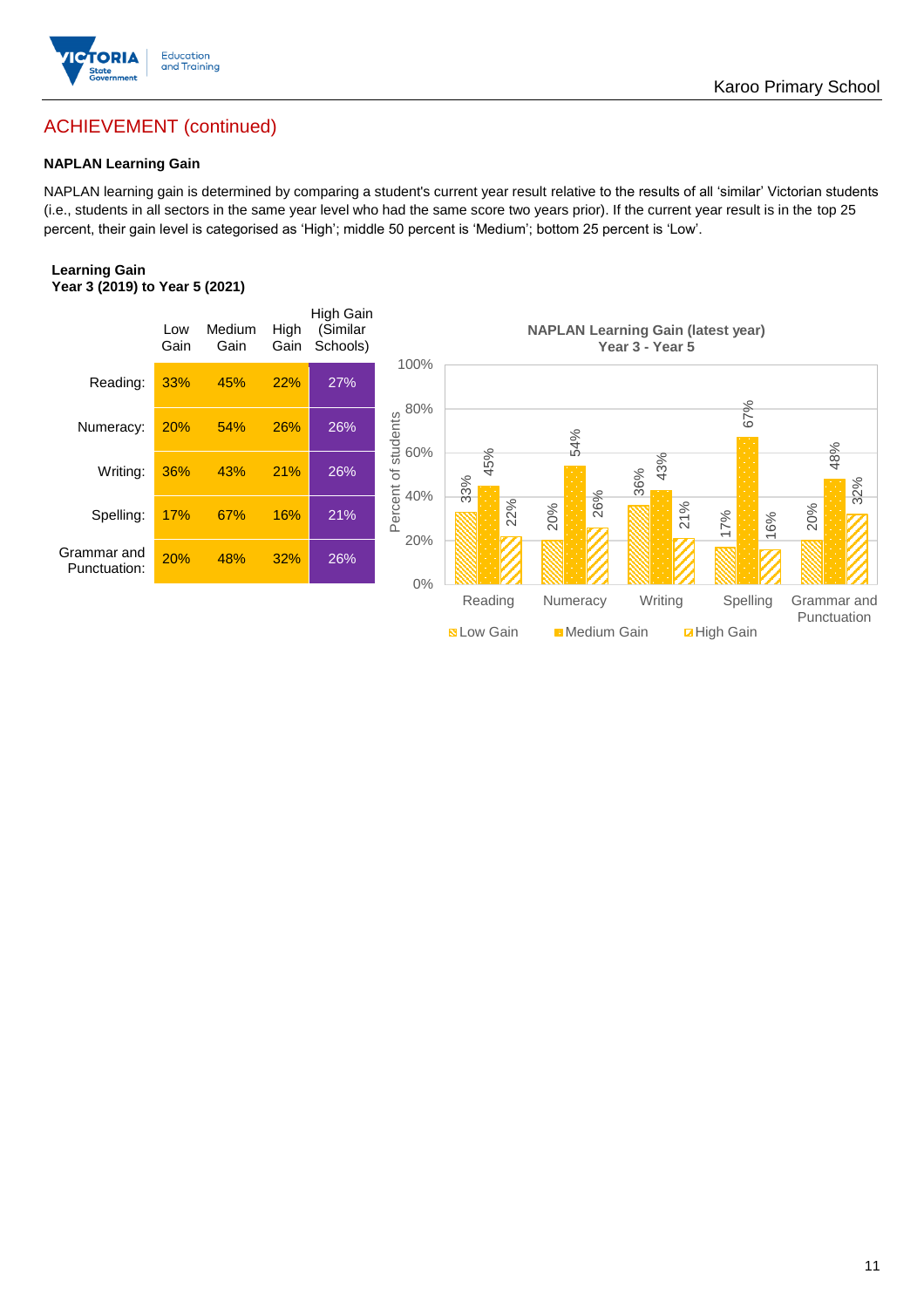

## ENGAGEMENT

*Key: 'Similar Schools' are a group of Victorian government schools that are like this school, taking into account the school's socioeconomic background of students, the number of non-English speaking students and the size and location of the school.*

#### **Average Number of Student Absence Days**

Absence from school can impact on students' learning. Common reasons for non-attendance include illness and extended family holidays. Absence and attendance data in 2020 and 2021 may have been influenced by COVID-19.



#### **Attendance Rate (latest year)**

|                                             | Prep | Year 1 | Year 2 | Year 3 | Year 4 | Year 5 | Year 6 |
|---------------------------------------------|------|--------|--------|--------|--------|--------|--------|
| Attendance Rate by year level<br>$(2021)$ : | 95%  | 96%    | 93%    | 95%    | 96%    | 95%    | 92%    |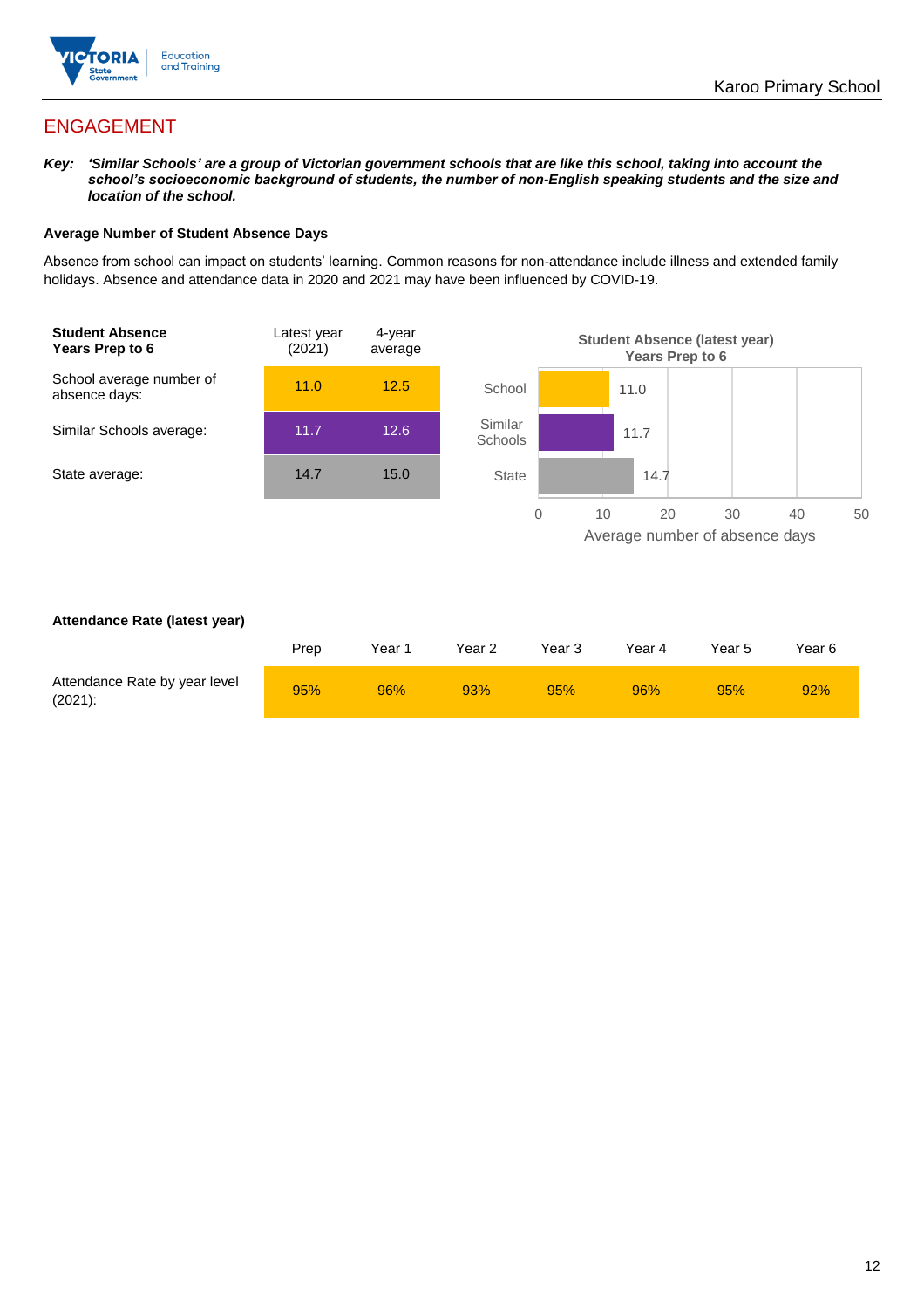

## **WELLBEING**

*Key: 'Similar Schools' are a group of Victorian government schools that are like this school, taking into account the school's socioeconomic background of students, the number of non-English speaking students and the size and location of the school.*

#### **Student Attitudes to School – Sense of Connectedness**

The percent endorsement on Sense of Connectedness factor, as reported in the Attitudes to School Survey completed annually by Victorian government school students, indicates the percent of positive responses (agree or strongly agree).

| <b>Sense of Connectedness</b><br>Years 4 to 6 | Latest year<br>(2021) | 4-year<br>average |  |
|-----------------------------------------------|-----------------------|-------------------|--|
| School percent endorsement:                   | 74.3%                 | 77.6%             |  |
| Similar Schools average:                      | 79.9%                 | 81.1%             |  |
| State average:                                | 79.5%                 | 80.4%             |  |

*Due to lower participation rates, differences in the timing of the survey/length of survey period and the general impact of Covid19 across 2020 and 2021, data are often not comparable with previous years or within similar school groups. Care should be taken when interpreting these results.*



#### **Student Attitudes to School – Management of Bullying**

The percent endorsement on Management of Bullying factor, as reported in the Attitudes to School Survey completed annually by Victorian government school students, indicates the percent of positive responses (agree or strongly agree).

| <b>Management of Bullying</b><br>Years 4 to 6 | Latest year<br>(2021) | 4-year<br>average |  |
|-----------------------------------------------|-----------------------|-------------------|--|
| School percent endorsement:                   | 75.4%                 | 78.3%             |  |
| Similar Schools average:                      | 79.2%                 | 80.4%             |  |
| State average:                                | 78.4%                 | 79.7%             |  |

*Due to lower participation rates, differences in the timing of the survey/length of survey period and the general impact of Covid19 across 2020 and 2021, data are often not comparable with previous years or within similar school groups. Care should be taken when interpreting these results.*

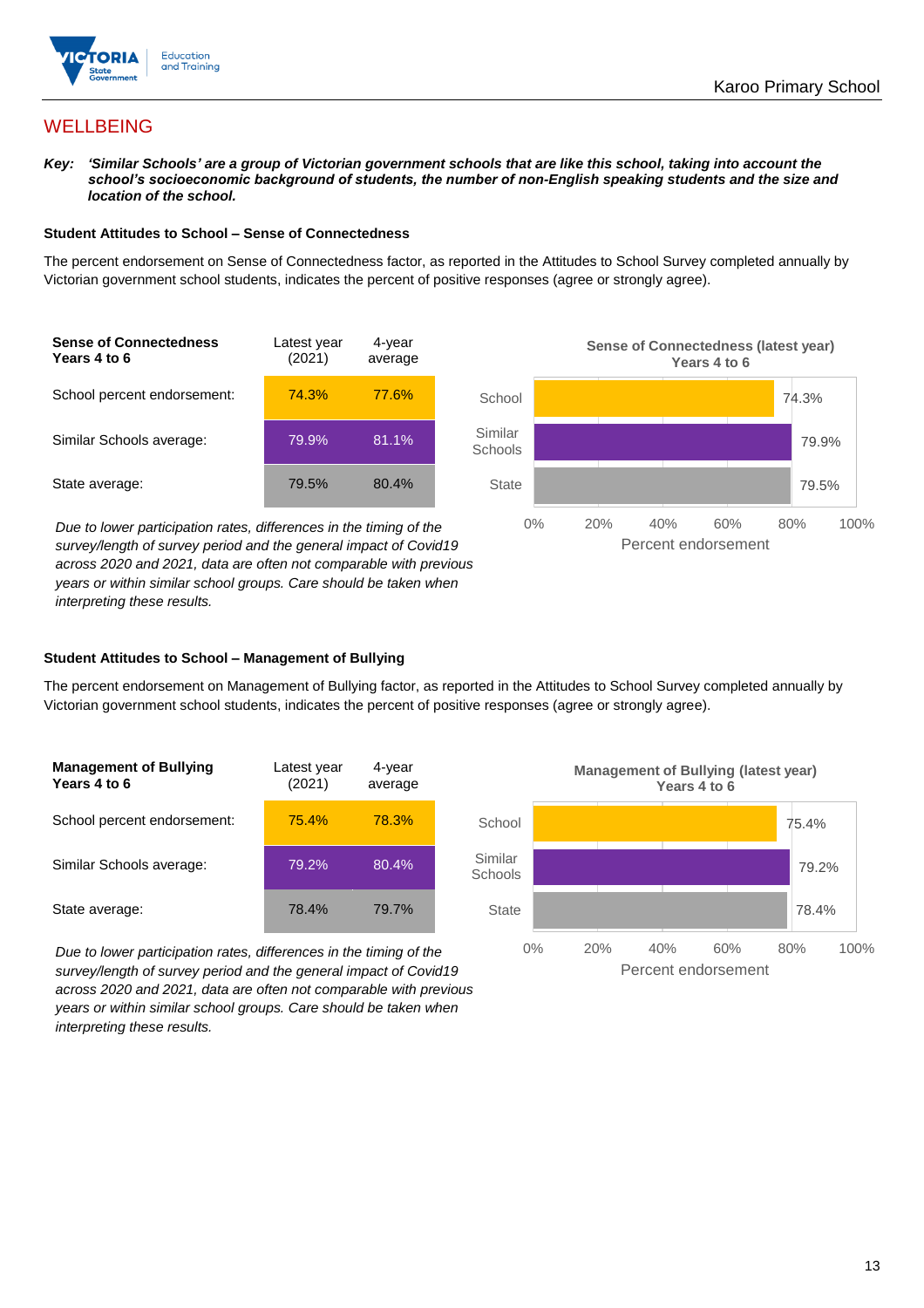

# **Financial Performance and Position**

FINANCIAL PERFORMANCE - OPERATING STATEMENT SUMMARY FOR THE YEAR ENDING 31 DECEMBER, 2021

| <b>Revenue</b>                  | <b>Actual</b> |
|---------------------------------|---------------|
| <b>Student Resource Package</b> | \$4,039,883   |
| Government Provided DET Grants  | \$242,917     |
| Government Grants Commonwealth  | \$138,922     |
| <b>Government Grants State</b>  | \$0           |
| <b>Revenue Other</b>            | \$24,827      |
| <b>Locally Raised Funds</b>     | \$549,102     |
| <b>Capital Grants</b>           | \$0           |
| <b>Total Operating Revenue</b>  | \$4,995,652   |

| Equity <sup>1</sup>                                 | <b>Actual</b> |
|-----------------------------------------------------|---------------|
| Equity (Social Disadvantage)                        | \$31,799      |
| Equity (Catch Up)                                   | \$0           |
| <b>Transition Funding</b>                           | \$0           |
| Equity (Social Disadvantage - Extraordinary Growth) | \$0           |
| <b>Equity Total</b>                                 | \$31,799      |

| <b>Expenditure</b>                    | <b>Actual</b> |
|---------------------------------------|---------------|
| Student Resource Package <sup>2</sup> | \$4,260,317   |
| Adjustments                           | \$0           |
| <b>Books &amp; Publications</b>       | \$15,823      |
| Camps/Excursions/Activities           | \$99,135      |
| <b>Communication Costs</b>            | \$9,121       |
| Consumables                           | \$83,843      |
| Miscellaneous Expense <sup>3</sup>    | \$162,895     |
| <b>Professional Development</b>       | \$13,762      |
| Equipment/Maintenance/Hire            | \$116,208     |
| <b>Property Services</b>              | \$88,475      |
| Salaries & Allowances <sup>4</sup>    | \$150,395     |
| <b>Support Services</b>               | \$93,142      |
| Trading & Fundraising                 | \$33,045      |
| Motor Vehicle Expenses                | \$0           |
| Travel & Subsistence                  | \$0           |
| <b>Utilities</b>                      | \$34,612      |
| <b>Total Operating Expenditure</b>    | \$5,160,772   |
| <b>Net Operating Surplus/-Deficit</b> | (\$165, 120)  |
| <b>Asset Acquisitions</b>             | \$19,379      |

(1) The equity funding reported above is a subset of the overall revenue reported by the school.

(2) Student Resource Package Expenditure figures are as of 24 Feb 2022 and are subject to change during the reconciliation process.

(3) Miscellaneous Expenses include bank charges, administration expenses, insurance and taxation charges.

(4) Salaries and Allowances refers to school-level payroll.